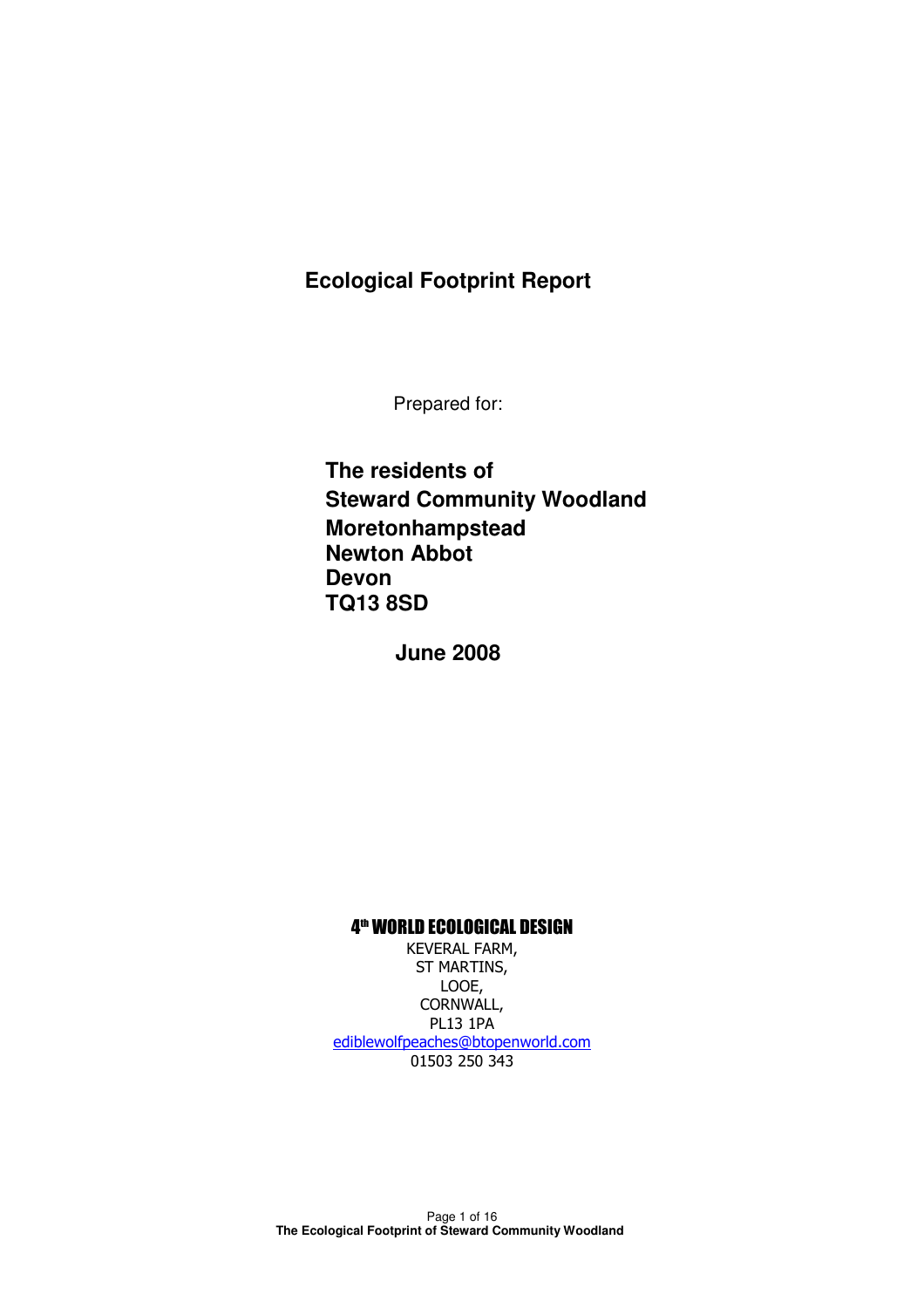# **CONTENTS**

## **Page**

- **3 Summary report**
- **4 Introduction to Ecological Footprint**
- **6 Introduction to this Ecological Footprint Analysis**
- **8 Limitations of Ecological Footprinting**
- **10 Steward Community Woodland Results**
- **14 Conclusions**
- **16 About the author**

## **APPENDICES**

- **A Notes and assumptions made in analysis**
- **B Methodology of Ecological Footprint Analysis**

## **Acknowledgements**

4<sup>th</sup> World Ecological Design would like to acknowledge the generous support and advice provided by Best Foot Forward ltd www.bestfootforward.com who produced the Personal Stepwise<sup>TM</sup> software tool used in the analysis for this report and were the authors of the Stepping Forward – a resource flow and ecological footprint analysis of the South West of England, from which details have been drawn of the impacts of a typical resident of the South west. Also the Global Footprint Network www.footprintnetwork.org who are the authors of "the Ecological Footprint Tracking human demand on nature" utilised in Appendix B to describe how ecological footprint relates to the carrying capacity of the planet. Also The Stockholm Environment Institute at the University of York for the Teignbridge District footprint provided via the REAP project data www.sei.se/reap .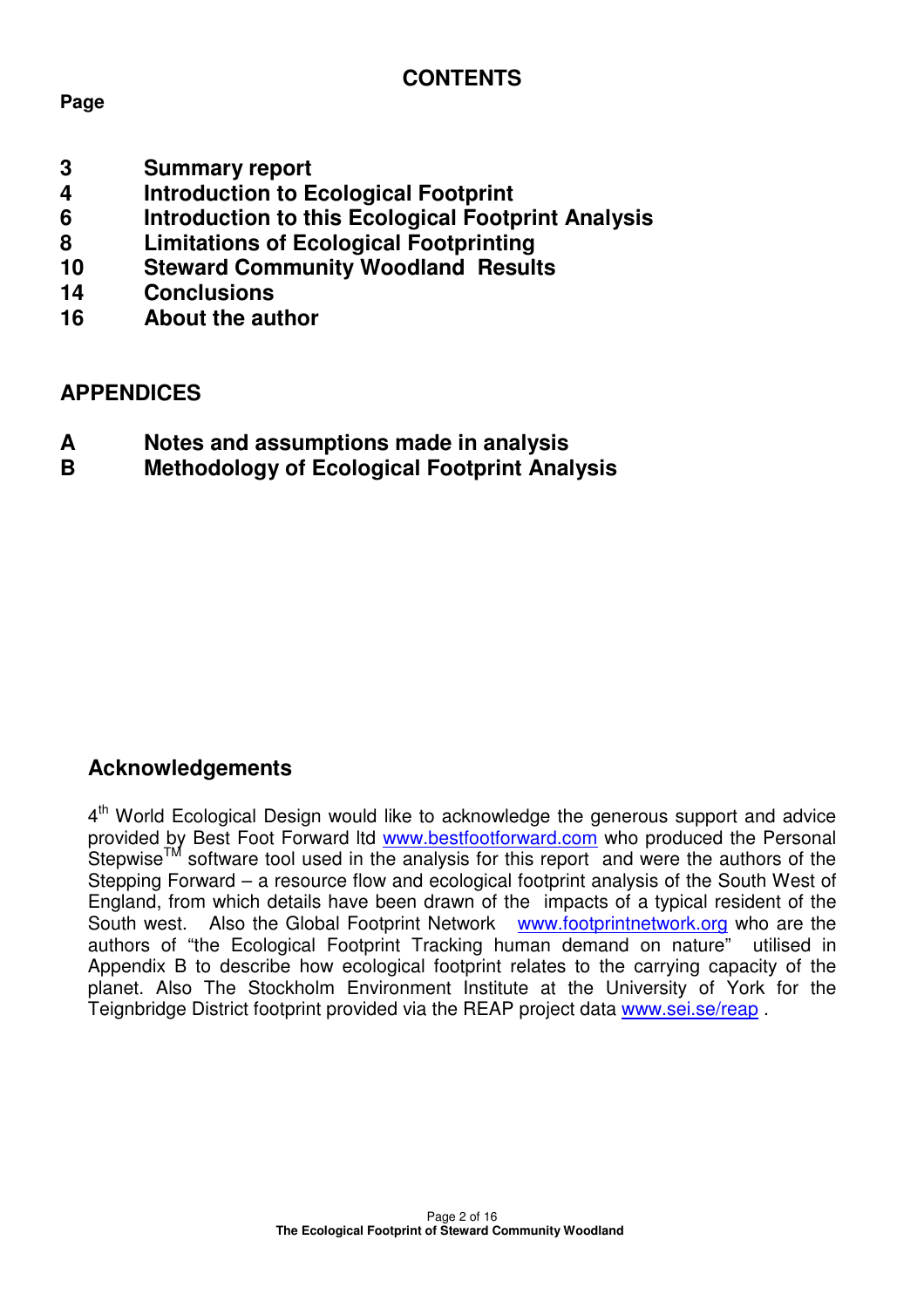## **Summary report**

4<sup>th</sup> World Ecological Design sustainability consultants carried out an Ecological Footprint analysis of Steward Community Woodland. Ecological Footprint is a widely recognised internationally adopted indicator of relative sustainability and is recognised by the UK Audit Commission<sup>10</sup>. Ecological Footprint is measured in Global Hectares (gha) see Appendix B for more details.

The study was based upon data from the combined impact of all activities, gathered between January 2008 and April 2008. Worse case scenarios were used to determine the data for the footprint analysis including incorporating impacts from work on the site.

The data was compiled and subjected to analysis using the Personal Stepwise<sup>TM</sup> software tool developed by Best foot Forward Ltd which is entirely compatable with the other published Ecological Footprint studies cited and thus allows comparisons to be drawn between the outcomes of the analysis and published data on the average ecological footprint of a typical citizen of Teignbridge District, the South West of England and that of an average citizen of the United Kingdom.

## **The analysis showed that the average Ecological Footprint of the residents of Steward Community Woodland over the period studied was 2.06 gha, 39% of the the Ecological Footprint of a typical UK individual.The equivalent Carbon Footprint was 3.75 tonnes 34% of the UK average at 10.92 tonnes<sup>1</sup> .**

The Steward Community Woodland 's Ecological Footprint is 39% that of the average UK citizen. The transport use & land management practices, and the interaction of activities that the community members practice and their modest low impact dwellings have reduced their footprint significantly from the average. If everyone else in the nation adopted a similar regime we could be meeting the targets of the Climate Change Bill<sup>2</sup> interim target of 26-32% reduction in carbon dioxide emissions by 2020 and 60% by 2050 and the UK contribution towards some of the recommendations of the Stern Report which recommended reducing global carbon emissions by 30% by 2020 and 60% by 2050. Instead the nation looks like it will miss its voluntary national 20% target for  $CO<sub>2</sub>$  by 2010 by about 10 percentage points<sup>18</sup> and emissions are expected to rise further.

The draft Regional Spatial Strategy 2006 - 2026 for the South West sets the proposed spatial framework for the future development of the region over the period 2006 to 2026. It seeks to tackle the major challenges that the region faces over this period, including accommodating a substantial increase in population and a growing economy, tackling climate change and reducing the region's ecological footprint as defined by the consumption of natural resources and energy. The Dartmoor National Park management plan 2007 – 2012 states Government targets for reducing carbon emissions on Dartmoor, will be exceeded by 5% but gives no examples of where this has yet been achieved.

The community at Steward Community Woodland have chosen an unconventional route but have achieved a remarkably low environmental impact as measured by ecological footprint. The report concludes that the careful use of resources, transport, onsite renewable energy production, modest low impact dwellings and land management **practices adopted by the members of Steward Community Woodland represent a substantial step towards achieving both this local goal and the goal of reducing the region's Ecological Footprint.**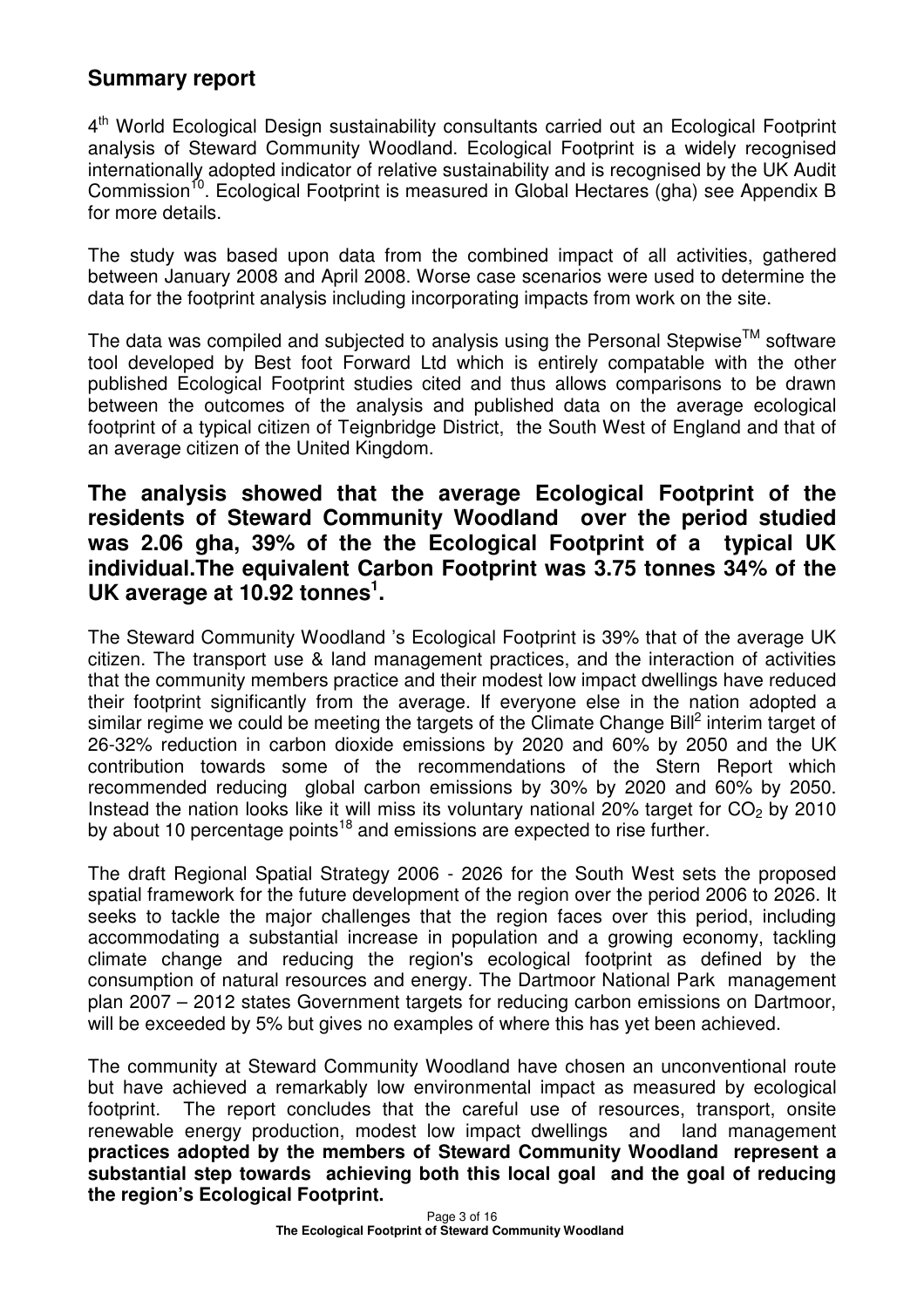# **Introduction to Ecological Footprint**

The ecological footprint is a powerful tool for measuring and communicating environmental impact and sustainable resource use. It expresses the relationship between consumption and availability of natural resources. Comparing the ecological footprint with the global availability of productive area gives an indicator of environmental sustainability, which can then be monitored over time to determine trends. If more bioproductive land and sea is required than is available, then it is likely that the rate of consumption is not sustainable (Chambers et al., 2000)<sup>3</sup>. In contrast, if everyone lived within their earthshare (see below), we would consume only as much as the planet is able to provide, which can be considered as sustainable. Within this report any reference to "footprint" will mean the ecological footprint.

As an indicator it is broadly comparable to Carbon Footprint which is measured in tonnes of carbon generated. Ecological Footprint analysis includes more parameters than Carbon Footprint and is a more concise way to examine resource use. To give comparison the results are also expressed below as a Carbon Footprint.

The Ecological Footprint analysis involves collecting data about a range of activities such as transport, energy use, materials and product consumption and waste produced. The impacts of these activities are converted into a common currency, global hectares (gha). Because the ecological footprint uses a common currency, a broad range of impacts can be aggregated to derive ecological footprints for products, individuals, processes, organisations, regions and countries. It is a 'snapshot' measure and is based on a timespecific data set.

Ecological Footprinting was introduced by Mathis Wackernagel and Bill Rees from the University of British Columbia, in their 1996 book "Our Ecological Footprint" and developed with Nicky Chambers and Craig Simmons of Best Foot Forward Ltd (BFF)<sup>4</sup>, Oxford in their 2000 book "Sharing Natures Interest" It has been developing as an idea and system for over ten years. Many researchers world wide are now contributing to its development. It is a widely used system of analysis utilized in 154 countries and 100 regions world wide as well as individuals and corporations.

The Ecological Footprint is adopted as an official indicator by many organisations such as: WWF International<sup>5</sup>, Welsh National Assembly<sup>6</sup>, & Bristol City Council<sup>7</sup>. Ecological Footprint has been recommended within; the European Common Indicators Programme<sup>8</sup>, European Parliament (STOA)<sup>9</sup> and the Audit Commission indicators project<sup>10</sup>.

The South West Regional Development Agency supported Stepping Forward, the Ecological Footprint Analysis of the South West region. In the foreword to the report Juliet Williams the chairman of the SWRDA states "By providing us for the first time with a clear understanding of the region's resource and material flow, together with good quality data, it represents an important step towards a more sustainable South West" Policy makers find it to be useful tool to determine the comparative benefits & harms from different approaches to addressing the needs of a population as it provides comparison of the impacts from widely differing activities by presenting them in a similar format as one indicator and thus can enable comparative judgements to be made.

It is a vertically integrated indicator and BFF analysis tools have been developed to provide comparable results at differing levels of application. For example, allowing an individual's footprint to be compared with the results for a region or nation. This is most relative in relation to this report in that it allows comparison to be made between this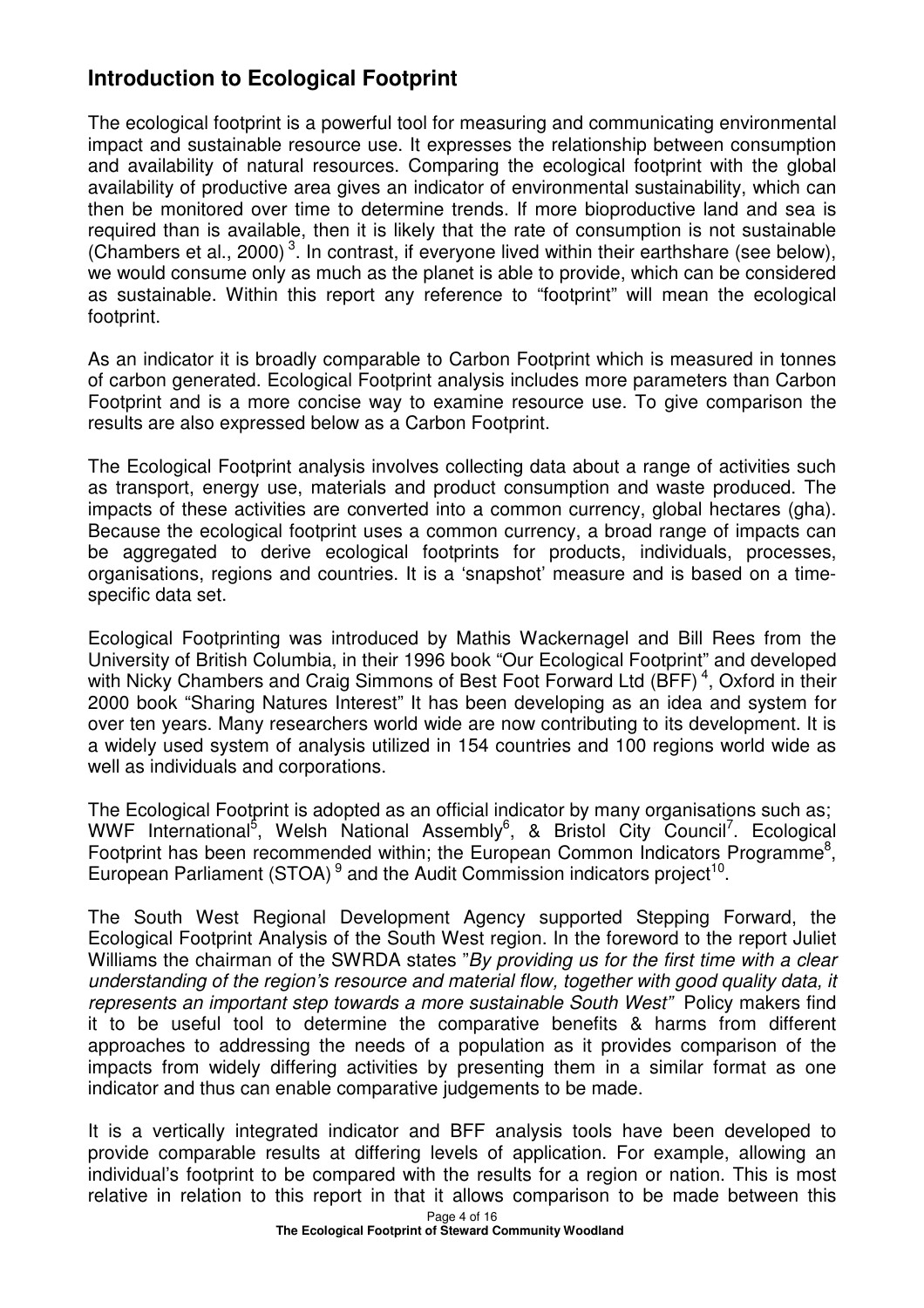analysis and the results published in Stepping Forward – a resource flow and ecological footprint analysis of the South West of England, Best Foot Forward, and April 2005.

The earthshare is the average amount of global resources available per person. To calculate earthshare, the total available bioproductive land and sea area of the planet is divided equally among the current global population. It is estimated that the current earthshare is 1.8 gha<sup>5</sup> A hectare is about the same as 1.3 football pitches. If one's ecological footprint meets or falls short of this earth share then this strong indication that it is more likely to be sustainable. If it exceeds it then it is likely that it is not sustainable.

#### **References**

- **1.** UK average Carbon Footprint from "Carbon News Spring 2007. Published by the Carbon Trust. www.carbontrust.co.uk/energy/startsaving/carbon\_news.htm
- **2.** Climate Change Bill http://www.defra.gov.uk/environment/climatechange/uk/legislation/pdf/climatechange-bill-summary.pdf
- **3.** Chambers, N., Simmons, C., Wackernagel, M. 2000 Sharing Nature's Interest: ecological footprints as an indicator of sustainability. Earthscan: London.
- **4.** Best Foot Forward www.bestfootforward.com
- **5.** WWF Living Planet report 2006 http://www.wwf.org.uk/filelibrary/pdf/lpr2006.pdf
- **6.** National Assembly for Wales (2004) Sustainable Development Indicators for Wales 2004, Statistical Bulletin 18/2004; http://www.wales.gov.uk/keypubstatisticsforwalesheadline/content/sustainable/2004/hdw20040323 e.htm
- **7.** Indicators of the Quality of Life in Bristol, 2005 report
- 8. European Common Indicators Project EUROCITIES The use of Ecological Footprint and Biocapacity Analyses as Sustainability Indicators for Sub national Geographical Areas: A Recommended Way Forward Final Report 27th August 2001
- **9.** European parliament Scientific and Technological Options Assessment ECOLOGICAL FOOTPRINTING Final Study March 2001 http://www.europarl.europa.eu/stoa/publications/studies/20000903\_en.pdf
- **10.** Local quality of life indicators supporting local communities to become sustainable A guide to local monitoring to complement the indicators in the UK Government Sustainable Development Strategy - Audit Commission, August 2005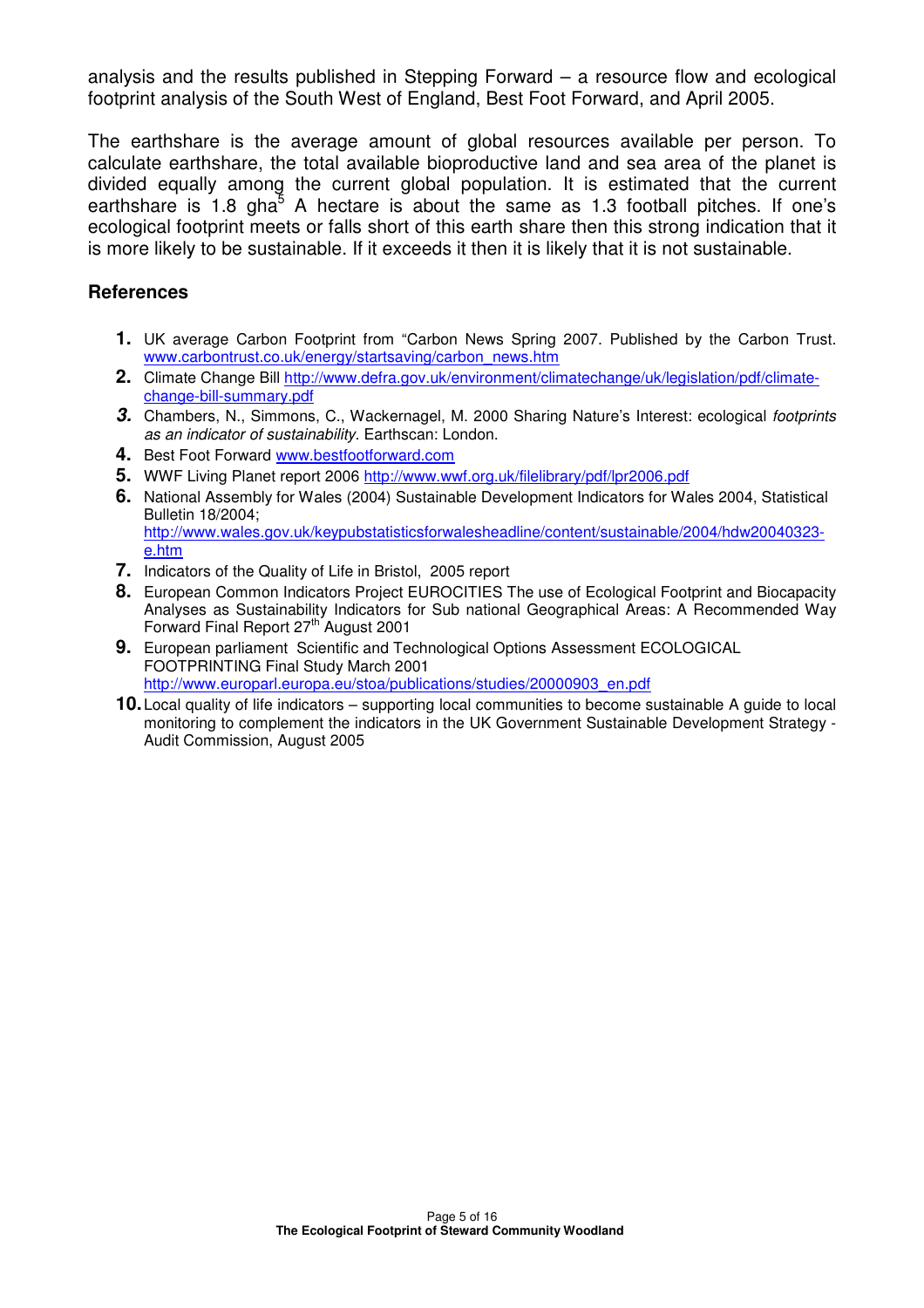# **Introduction to this Ecological Footprint Analysis**

This footprint analysis was carried out through a survey of Steward Community Woodland member's consumption of resources and production of wastes.

The data was gathered for over the period  $21<sup>st</sup>$  Jan 2008 to  $14<sup>th</sup>$  April 2008 via diaries and the collection of till receipts and utility bills. Different households and individuals gathered data over slightly differing lengths of time. Data was subsequently adjusted to represent an average week's impacts. The consumption and waste diaries were followed up by interviews with the subjects to pick up any atypical factors which, if not considered, might impact on the analysis, such as annual trips etc. Communal data was gathered for 11 weeks. This communal contribution was then added to each houshold's domestic records resulting in a dataset representing each individual's ownership of the impacts from all activities. A desk top study of the carbon audit and renewable energy reports published in 2007 was used to verify the plausibility of data where appropriate. This provided the raw data to estimate the consumption and waste levels generated by the community and to analyse it.

The data was compiled and subjected to analysis using the Personal Stepwise<sup>TM</sup> software tool developed by Best foot Forward Ltd which is entirely compatable with the other published footprint studies cited and thus allows comparisons to be drawn between the outcomes of this analysis and published data on the average UK footprint. For more details of the data gathering methodology, the datasets gathered and any assumptions made during the analysis see Appendix A.

**Survey –** The survey assessed the subject's consumption and waste levels. The subjects were given a briefing on the data required, a typical data capture sheet and methods of collecting. They then recorded their own consumption under a number of different component headings and sub headings over a period of up to 13 weeks. They recorded how far they travelled, how (car bus etc), what food, goods & services they consumed and how much waste they produced, recycled, landfilled or composted.

**Interviews** –The interviews allowed an assessment of longer term issues likely to effect the levels of consumption recorded during a limited time period of the study, such as seasonal variations in for example the amount of fuel required for heating, the amount of food grown for domestic consumption, occasional holiday flights, travel to visit family and friends further afield a number of times during the year, periodic disposal of larger waste items and items consumed as part of wider activities which should be allocated across a typical year and were not included in the individual's data gathering.

**Desk top study –** The desk top study allowed for the consumption of items purchased occasionally during a year to be included within the analysis as appropriate mitigating the effects of analysing a snap shot time period.

**Boundaries to data capture –** It is usual for footprint analysis to set a boundary around individual's domestic lives and allow the impacts of their working lives to be carried by the employer or by the business's customers within any individual analysis and picked up in regional or national analysis. Hence the impact directly allocated to the individual stops in the car park of the work place.

Page 6 of 16 Similarily the share of wider public infrastructure & services impacts which might reasonably be thought to shared by all citizens equally are not all gathered within the data capture exercise. The analysis tool contains a mechanism for incorporating the per capita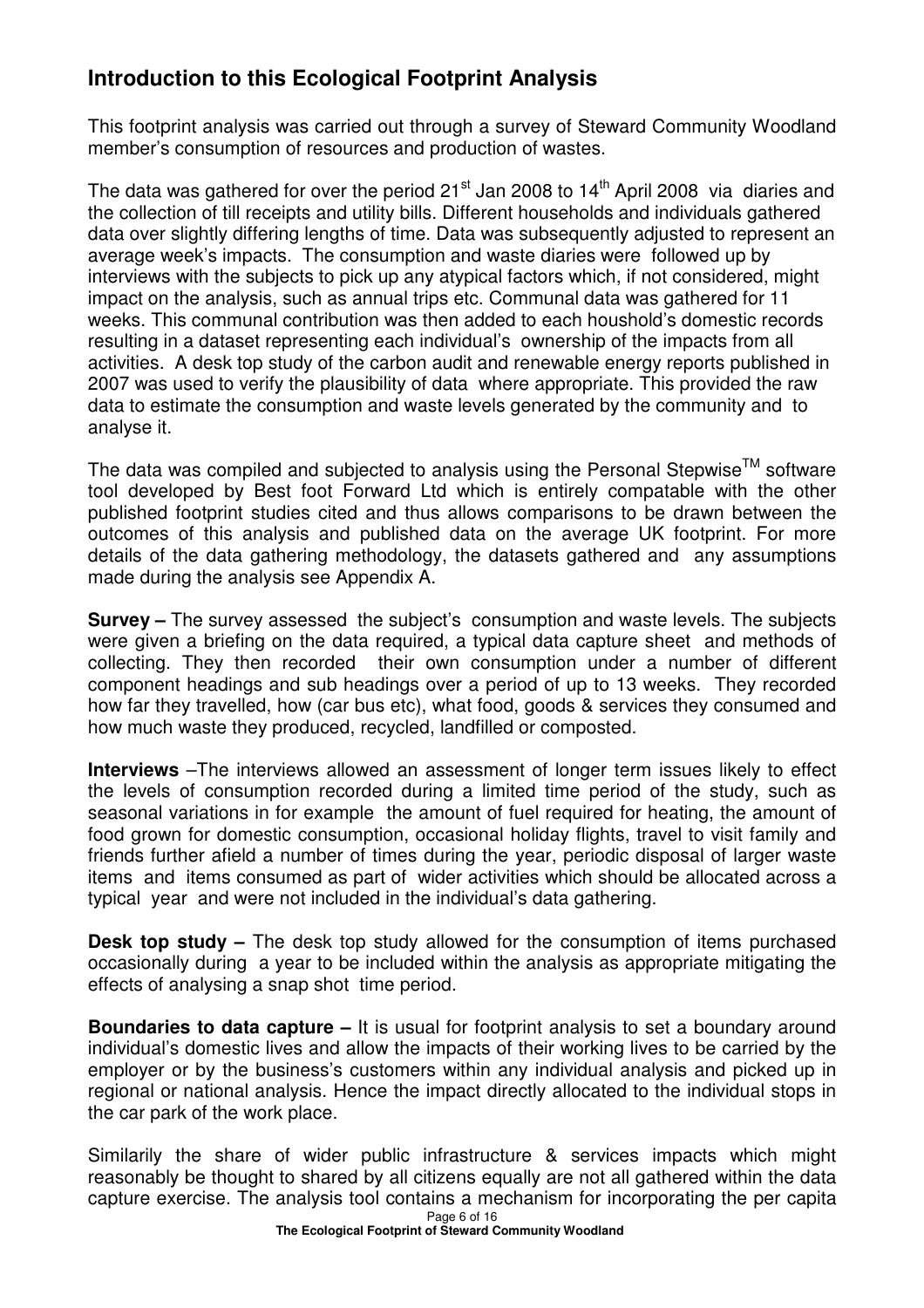impacts from broader national infrastructure and services which might not be recognised by an individual as "owned " by them. Therefore the contibution these indirect items make to supporting an individual are reflected in the result of the analysis and an appropriate comparison can thus be made with other published figures.

However in an example such as this project the integrated nature of the activities on the site are so closely meshed with the subject's lives that it was considered appropriate to consider the impacts of all activities on the site and to allocate the impacts from these to the community to produce a largest impact, worse case scenario. Thus the responsibility for the impacts created by living and working on the site during the study period will be fully represented within this analysis despite the convention being that the impacts attributable to the Affinity Woodland Workers Coop business should be owned by the consumers of the produce of that business.

Not all residents work entirely on the site throughout the year. Any impacts from resident's impacts incurred whilst at any other places of work are not included in this study, as per standard footprint boundary methodology, though the impact of travelling to work is.

**The analysis –** The Personnal Stepwise<sup>TM</sup> software tool uses a component based calculation. An estimate of footprint across the 5 land use catagories (see Appendix B) is devised for each parameter or activity surveyed and these 5 results added, this is the component's footprint. The footprint of each component is then added together to obtain the overall ecological footprint of the subject concerned. Thus this is a "bottom up" approach appropriate for examining individuals and small enterprises as opposed to the compound calculation method used to examine the footprint of a large business, a region or nation.

In compound calculation the analysis is carried out from the whole to the individual parts. Material and energy flows into and out of a given region are analysed the results allow an analysis of footprint across the same range of land use types. These are then added to obtain the footprint of the region. This regional footprint can then be divided by the population of the region to give an estimate of the per capita footprint of the average individual which will take into account factors such as the infrastructure used to support the population and the impacts of wider economic activity, employment etc.

The Teignbridge District footprint figure was extracted from published figures for the University of York's REAP project. There is no appropriate published figure for the Dartmoor National Park area but given the overlaping geographic and political links with Teignbridge this was considered appropriate.

The three systems of analysis are comparable provided standardised methodology is adopted. The Stepwise<sup>TM</sup> tools provides this standard methodology and is subject to scrutiny and review. Thus a comparison can be made between the individual in this study and the district, regional & national average.

The detail of how the individual component parts of an individual's consumption are analysed in an footprint analysis and how this can be compared to the carrying capacity of the planet is also briefly examined in Appendix B

**Standards –** This report has been prepared in compliance with the Ecological Footprint Standards (2006) set out by the Global Footprint network.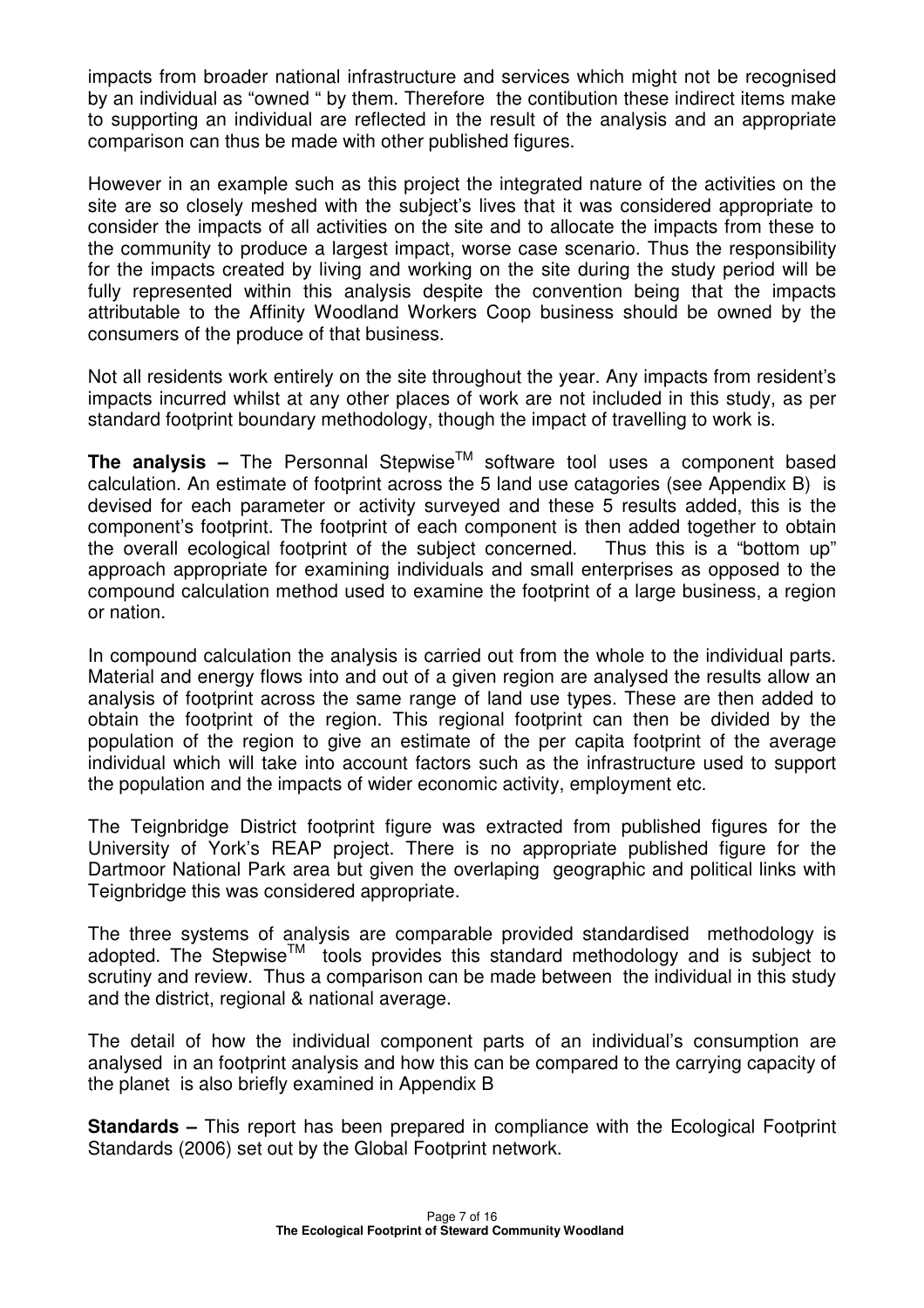# **Limitations of Ecological Footprinting**

A major benefit of footprint analysis is that activities that are not normally comparable can be accounted for by a single indicator and thereby compared. For example the impact of driving a petrol car 100km can be directly compared to that of growing 50 cows for consumption.

But, as not all activities are directly related to a land use, some parameters have to be estimated in another way (see energy below) and some others considered statisticaly insignifciant are not accounted for at all. The analysis is by necessity an educated approximation. These approximations are discussed in more detail below.

There is a degree of sensitivity associated with the precise ecological footprint figures stated. However as all the Personal and Regional Stepwise<sup>TM</sup> & REAP analysis tools are derived using the same assumptions, based upon pier review the footprint results obtained can still be compared between individuals, regions and nations. The outcome represented as a relative percentage, and useful conclusions can be drawn from this to inform decisions.

Some assumptions have to be used to account for factors that have not been adaquately recorded, or that are too complex to record easily. This analysis has attempted to address any of these issues by a combination of recording over a period of months the typical consumption presented by the community. The analysis of existing records held by the community for longer term trends in consumption and interviewing to take into account any longer term trends not revealed by the other two data capture methods.

Necessary simplification – Differences in technology and production practices can mean that the footprint of any one type of product may vary from manufacturer to manufacturer. footprint analysis allows for this by working on data from a range of published life cycle analysis and then making a judgement as to the most appropriate median value for the particular region in question.

In the case of this analysis most of these assumptions have been made by BFF in the production of the Stepwise software tool. So that the items consumed by the community can be collected together into similar groups of items. For example fresh vegetables produced in the UK or vegetables imported from elsewhere or items made from animal products would form three separate groups of products, which the previous published academic works on ecological footprinting tells us can be analysed based on a group assumption that for example the footprint of 1kg of potatoes is statistically very similar to 1kg of cabbage or 1kg of apples and therefore all the vegetables in this group can be combined into 3kg of fresh vegetables.

Likewise the food items consumed can be combined into three general groups, a weight of fresh unprocessed foods, a weight of those that derive from animal products and a weight of those that are processed and/or imported. Though the analysis performed by the software uses assumptions based on research to calculate the footprint of these three groups of items the ouput is statistically robust.

The data gathering exercise is potentially subject to errors from a number of sources; The data depends upon the accurate recording of data by the subjects, any omissions or estimating of quantities or errors in measuring devices will impact upon the outputs. It is estimated from previous experience of houshold recording that the margin of error is within +/- 15%. In this study it was possible to check raw data figures against previously reported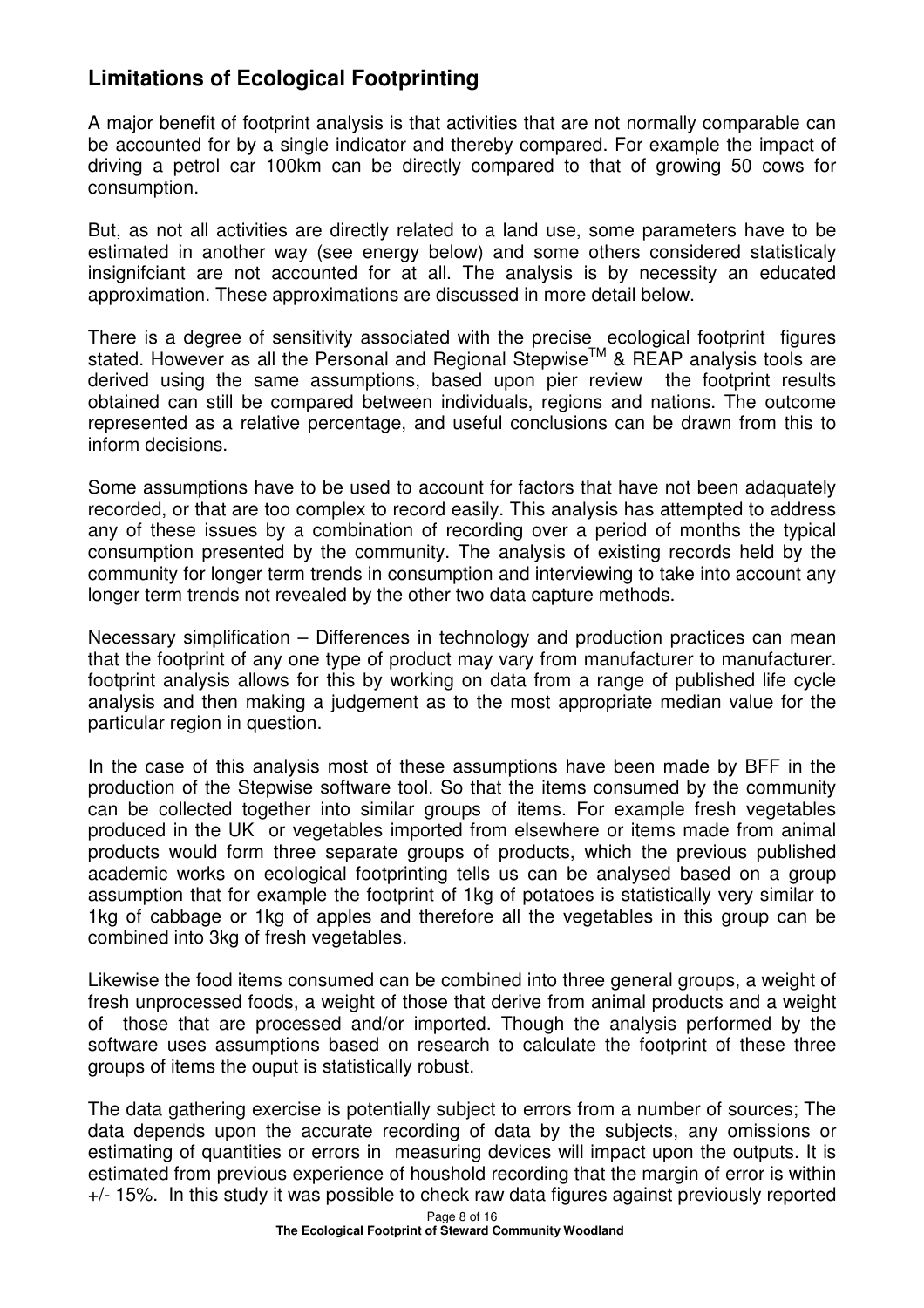annual figures for some significant catagories, such a energy use and travel. The higher figure was utilised if there was any difference. This provides increased confidence in both the integrety of the data and that the datasets analysed represent a high end estimate.

The Ecological Footprint is an ecological accounting tool. The Footprint's technical integrity Is grounded in the fact that the Footprint assesses past consumption and bio capacity, based on actual production and consumption data. The Footprint does not attempt to predict future consumption or bio capacity, nor predict technological innovation. It just documents what is. To measure overall progress towards sustainable development in all its facets, the Ecological Footprint needs to be complemented by other measures.

**Energy footprint** Footprint analysis essentially accounts the use of the planet's renewable resources (its 'interest' rather than its 'capital'). Non-renewable resources are accounted for only by their impact on, or use of, renewable, bioproductive capacity. Apart form biomass power, energy generation is not readily connected to land use. Therefore the energy footprint is based on the neutralisation of the adverse effects of energy production by ecosystems. Ie carbon is incorporated into new growth forests at a rate that can be determined. Simply put  $X$  kg of carbon = Y gha of forest growth. In the case of site based renewable energy the non renewable energy embodied in the generating plant is the principle component.

**Pollution** Cannot be readily accounted for. The main consequence of pollution may be the destruction or destortion of an ecosystem or the well being of it's inhabitants, so that land can become less productive which globally would equate to less land to go around and therefore an increased impact from the same footprint. An example would be toxic fumes produced by incineration or industrial processes.

**Low footprint** does not always mean there is little environmental concern. For example it would be possible for items to be highly polluting in their production or on disposal but for this to not be fully taken into account by the footprint analysis.

**Ecological risks** Practices carrying a potentally high risk to the environment if things go wrong for example a serious incident at a nuclear power station resulting in widespread damage to the local ecology would not be reflected in the footprint of 1kwh of power generated by the same power station.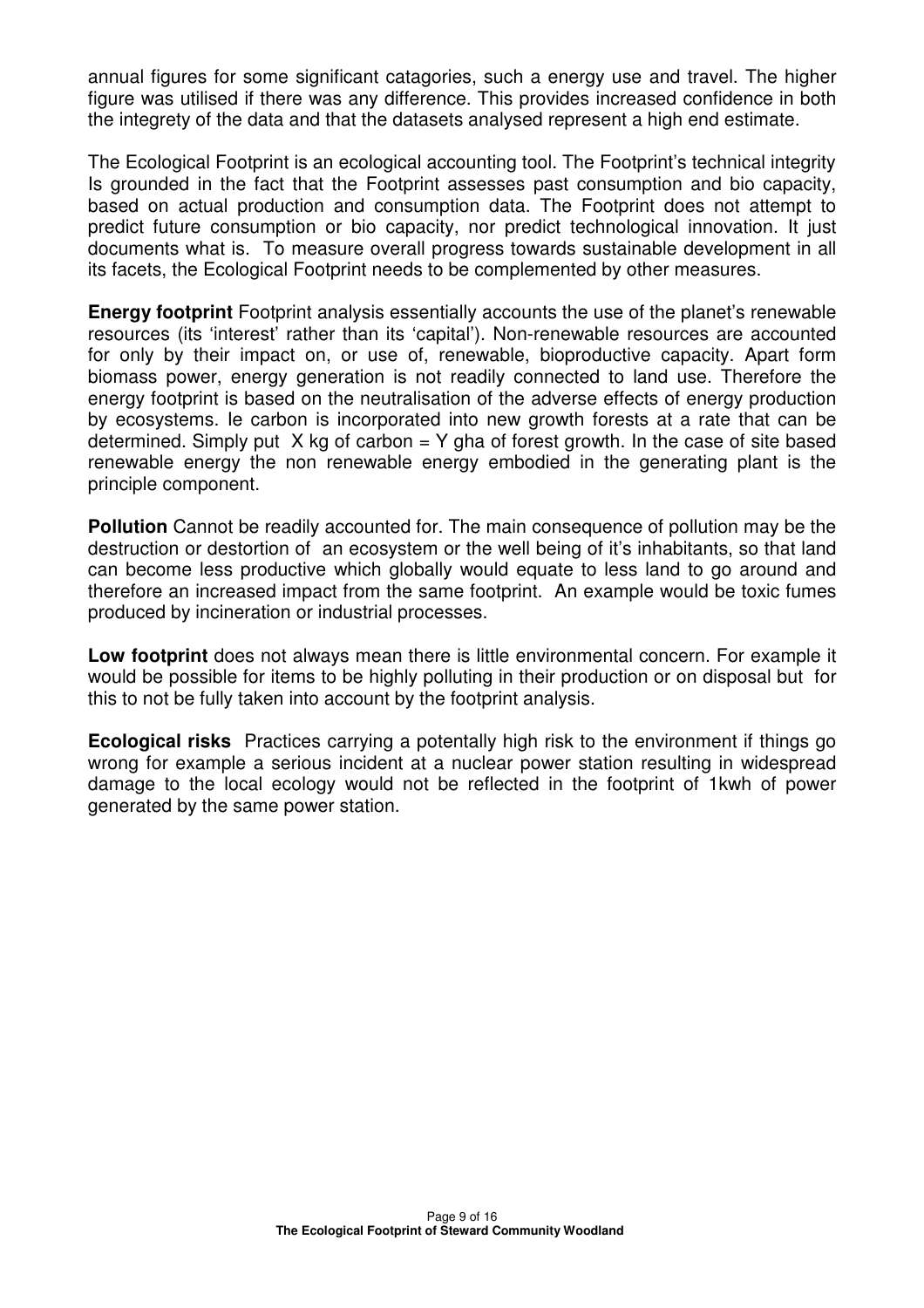# **Steward Community Woodland Results**

The following chart shows a comparison of the results from the analysis shown as Ecological Footprint and measured in global hectares (gha). The contributions from the 5 different lifestyle components examined are shown and the culmulative total is represented by the height of the columns.



**Comparison of Ecological Footprints** 

The Ecological Footprint of a typical UK individual<sup>11 & 5</sup> at 5.29 to 5.4 gha and the typical UK individual without a car at 4.83 gha is shown for comparison.

The average Ecological Footprint of the members of Steward Community Woodland over 3 months was 2.06 gha 39% of the UK average. The breakdown of the figures is recorded below.

| Breakdown of Ecological Footprints by gha |                   |            |                   |           |  |
|-------------------------------------------|-------------------|------------|-------------------|-----------|--|
|                                           |                   |            |                   | Steward   |  |
|                                           |                   |            | <b>UK typical</b> | Community |  |
|                                           | <b>UK typical</b> | UK typical | no car            | Woodland  |  |
|                                           | $\%$              | gha        | gha               | gha       |  |
| contribution from:                        |                   |            |                   | Average   |  |
| Nourishment                               | 29                | 1.53       | 1.55              | 0.66      |  |
| services                                  | 10                | 0.53       | 0.53              | 0.22      |  |
| Goods                                     | 32                | 1.69       | 1.74              | 0.64      |  |
| <b>Shelter</b>                            | 16                | 0.85       | 0.82              | 0.24      |  |
| Mobility                                  | 13                | 0.69       | 0.19              | 0.30      |  |
|                                           |                   |            |                   |           |  |
| <b>Total Footprint</b>                    | 5.29              | 5.29       | 4.83              | 2.06      |  |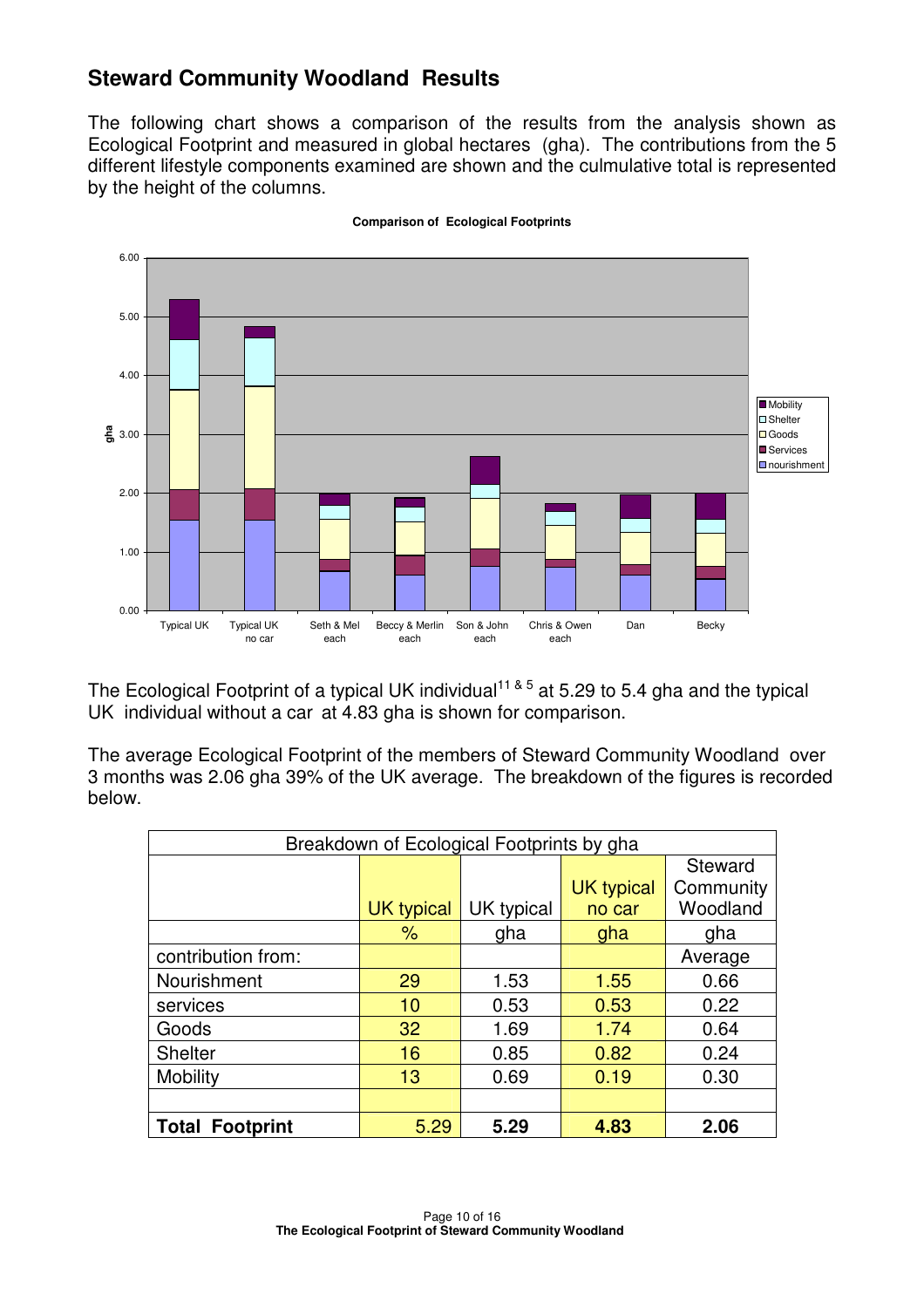The average carbon footprint of the community member's activities was 3.75 tonnes 34% of the UK average at 10.92 tonnes<sup>1</sup>.

The amount of global resources available per person, known as Earthshare is estimated as 1.8 gha<sup>4</sup>. If everyone on the planet achieved an Ecological Footprint of 1.8 gha then there would be enough renewable resources available upon the planet to provide for all the resources humanity needs and to process wastes and absorb the excess carbon products being produced by our energy and transport needs.

The Steward Community Woodland member's Ecological Footprint is approximately 39% that of the average UK citizen. The lifestyle choices & management decisions that they have made has reduced their footprint significantly from the average. If everyone else in the nation adopted a similar regime we could be meeting the UK contribution towards some of the recommendations of the recent Stern Report which recommended reducing global carbon emissions by 30% by 2020 and 60% by 2050.

## **If everyone on the planet consumed a similar amount we would need 1.1 planets to support global resource consumption sustainably.**

By comparison if everyone on the planet consumed like the current average UK citizen we would need 3 planets to support global resource consumption sustainably.

### **Steward Community Woodland & South West Regional average**

A comparison of the members of Steward Community Woodland with the average resident of the South West as documented in Stepping Forward – a resource flow and ecological footprint analysis of the South West of England, shows the following.

### **Comparison of Steward Community Woodland & South West average Footprint**

|                        | <b>Steward</b><br>Wood<br>average | Southwest<br>average <sup>12</sup> |
|------------------------|-----------------------------------|------------------------------------|
|                        | gha                               | gha                                |
| contribution from:     |                                   |                                    |
| Nourishment**          | 0.66                              | 0.27                               |
| Goods**                | 0.64                              | 2.14                               |
| services               | 0.22                              | 0.46                               |
| <b>Shelter</b>         | 0.24                              | 1.82                               |
| <b>Mobility</b>        | 0.30                              | 0.87                               |
|                        |                                   |                                    |
| <b>Total Footprint</b> | 2.06                              | 5.56                               |

\*\* In the stepping forward report the nourishment contribution related only to agriculture with impacts from food packaging, processing and distribution accounted for in the total for goods. Hence in the table above it is useful to examine the contribution from both components together to obtain a direct comparison.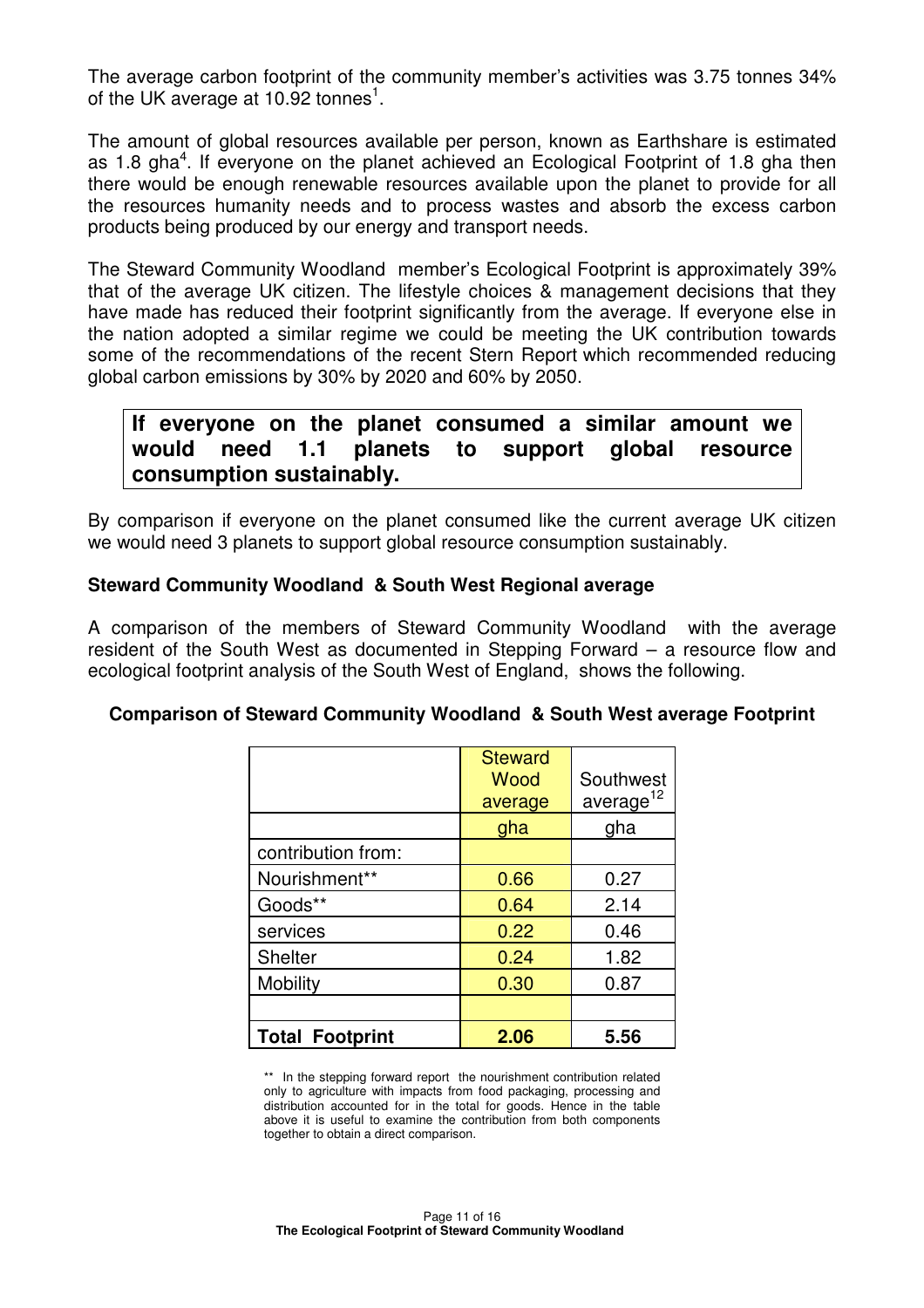Based upon these figures in 2001 the South West's Ecological Footprint was 5.56 gha per person. If everyone on the planet consumed a similar amount we would need 3 planets<sup>11</sup> to support global resource consumption sustainably.

The components where Steward Community Woodland member's lifestyle differs from the average citizen of the South west by order of impact are:

**Shelter –** The data for these components was derived based upon the modest low impact structures that the community is resident in. Despite being relatively poorly insulated dwellings by adopting a simple and space limited solution to shelter and by being energy efficient & utilising renewable sources of heat & electrical energy the residents of Steward Community Woodland have reduced their impact on the environment over the average per capita as measured by ecological footprint by 87%.

Note – construction accounts for 29% (0.54 gha) of the total impacts from shelter in the South West average, hence the low energy choices adopted by the community are as significant as the simple homes that they live in, i.e. reducing their need would be as significant in a more conventional dwelling.

**Mobility –** Despite the rural location, by consciously striving to reduce the amount of miles that they drive & fly and choosing to travel by train and bus for longer journeys where possible, the community has reduced their impact on the environment from the regional average as measured by ecological footprint by 66%. Part of the reduction is accounted for by the community use of bio fuels from locally derived waste vegetable oils which has a lower impact per km than fossil fuel diesel. Published estimates vary up to an 80% reduction in impacts over fossil fuels<sup>13</sup>. This analysis assumed only a  $50\%$  reduction in impacts to be conservative.

Note: If only the impact of motorised vehicle transport is examined and the carbon benefit of reclaimed bio fuel use is ignored and instead treated as fossil fuel diesel then the community's impact from driving per capita would be 0.28 gha compared to the average for the South West of 0.69 gha. Their impact from driving for domestic use and getting to work would still be 40% of the average.

**Services –** The community utilises telecommunications, the internet, local cafes, cultural facilities and other services approx half as much as the average for the South West.

**Nourishment and Goods** – The choices that the community make about their purchasing of foodstuffs, consumables and other day to day items have reduced the impact on the environment as measured by ecological footprint by 48%. This is largely due to the lower than average meat and dairy consumption and lower consumption of packaged goods generally and the greater utilisation of those items purchased. Evidence of this comes from the lower than average amounts of wastes leaving the site. The fresh locally produced, simply packaged produce consumed is also an important contribution. Some of the fresh vegetables consumed were produced on the site however this quantity was low due to the time of year when the survey was conducted.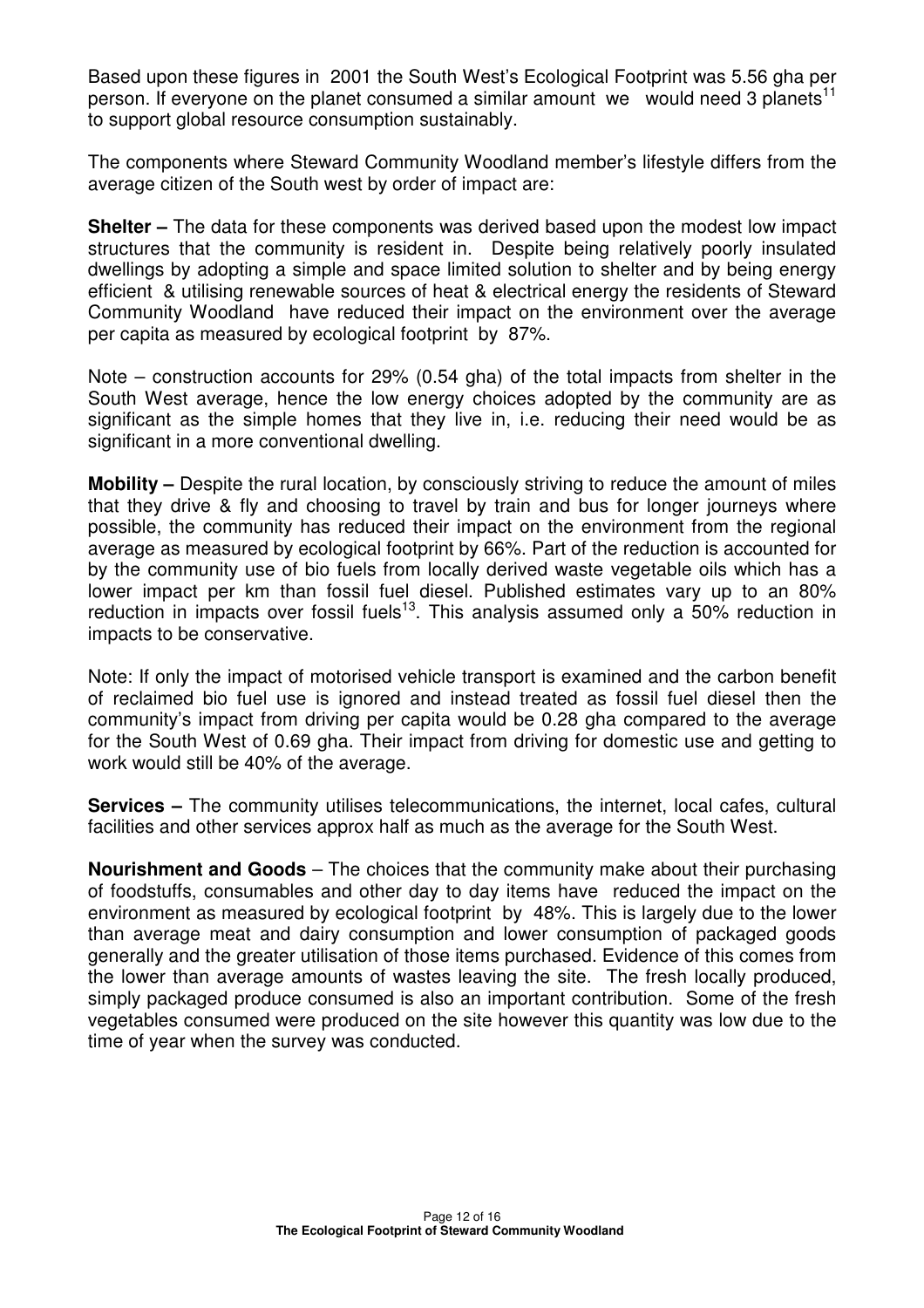### **Steward Community Woodland & the Teignbridge District average**

The average resident of Teignbridge District has an ecological footprint slightly less than the regional average at 5.25 gha as documented in the REAP project results, published by the University of York, Stockholm Environment Institute<sup>14</sup>.

By comparison the residents of Steward Wood have an ecological footprint 39% of this.

### **A note on Carbon Footprint figures**

The community published a carbon audit of its activities in 2007 which concluded that the carbon footprint of the community was 1.648 tonne per person.

This figure was derived utilising the concept of dynamic carbon, i.e. treating the burning of wood-fuel and the replanting/coppicing of woodland as a carbon neutral process within the confines of the site. The report argued that the overall effect of the community being resident within its own woodland was a net absorption of  $CO<sub>2</sub>$ .

The  $CO<sub>2</sub>$  emissions from the burning of wood fuel were calculated as 2.37 tonne per capita. If this figure was included in addition to the 1.648 tonne then the total carbon footprint from the internal 2007 report was 4.01 tonne per capita.

In this Ecological Footprint report the effects of flows within a carbon cycle i.e. dynamic carbon have been effectively ignored, in line with footprint methodology, which is only interested in the amount of biologically productive area required to absorb the carbon produced not where it is located.

The carbon footprint of the community is calculated as 3.75 tonne per capita, in line with the 2007 report. The reduction is accounted for by the adoption of carbon saving strategies adopted by the community since they carried out their own study, such as making the commitment to only use bio fuels from local reclaimed sources in all vehicles.

Whilst it may be true to note that the carbon absorbed by the community's woodland may actually exceed the amount it generates this is not a factor that is considered when calculating the ecological footprint.

### **References.**

- **11.** Ecological Footprint of a typical UK individual from WWF Living Planet report 2004 http://www.wwf.org.uk/filelibrary/pdf/lpr2004.pdf
- **12.** South West average Ecological Footprint from Stepping Forward a resource flow and ecological footprint analysis of the South West of England http://www.steppingforward.org.uk
- **13.** Impacts from biodiesel from waste rapeseed oil. Defra April 2008 Review of work on the environmental sustainability of international bio fuels production and use. See Table 6.2 Summary of GHG or CO2 savings compared to diesel for biodiesel produced from different first generation feedstocks http://www.defra.gov.uk/environment/climatechange/uk/energy/renewablefuel/pdf/biofuels-080414-

1.pdf

**14.** The REAP project results, published by the University of York, Stockholm Environment Institute. http://www.sei.se/reap/local.php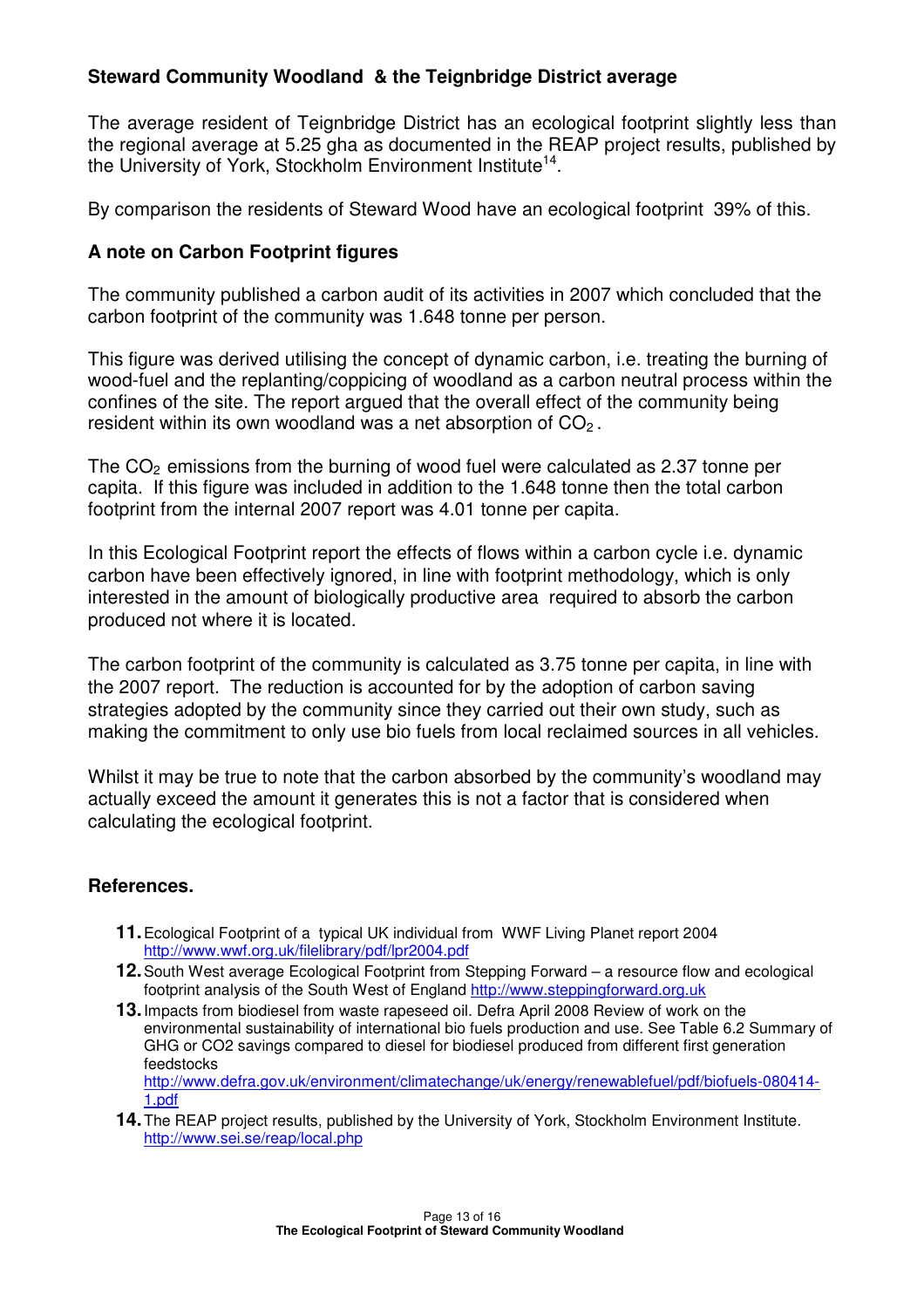# **Conclusions**

The South West's Ecological Footprint has been estimated at 5.56 gha per person. If everyone on the planet consumed a similar amount we would need 3 planets<sup>10</sup> to support global resource consumption sustainably.

Footprinting convention states that impacts from business activities should be owned by the consumers of the products of that business. However, in this analysis the additional impacts from the cooperative business activities on site were taken into account as if owned by the community members and **the combined impact of all activities currently occuring on site was an average ecological footprint of 2.05 gha per capita, a carbon footprint of 3.75 tonnes per capita**.

Steward Community Woodland member's average Ecological Footprint is approximately 39% that of the average UK citizen and 37% of the regional average. The energy & transport policies, modest low impact housing, land management practices, and the interaction of activities that the community practice has reduced their footprint significantly from the average. Their carbon footprint based on the study period was 3.75 tonnes 34% of the UK average at 10.92 tonnes<sup>1</sup>.

If everyone else in the nation adopted a similar regime we could be meeting the UK contribution towards the Climate Change Bill<sup>2</sup> interim target of 26-32% reduction in carbon dioxide emissions by 2020 and 60% by 2050 and the UK contribution towards some of the recommendations of the recent Stern Report which recommended reducing global carbon emissions by 30% by 2020 and 60% by 2050. If everyone on the planet consumed a similar amount we would need 1.1 planets to support global resource consumption sustainably, compared to 3 planets which matching the current average UK citizen would require.

The G8 Climate Scorecards<sup>19</sup> are intended to help policy makers and a wider public to identify the path leading to a global low carbon economy by tracking the progress of the major nations towards their carbon reduction goals. The 2008 edition ranks the United Kingdom as the nation that has achieved the most progress towards its carbon reduction targets. But points out that emission reductions have stalled since 2000 and the voluntary national 20% target for  $CO<sub>2</sub>$  by 2010 will be missed by about 10 percentage points and emissions are expected to rise further. The UK population as a whole appears to have very little concept of what changes are actually required to cut emissions to approach anywhere near the 2020 targets of 26-32%.

### **If there are no examples set of the behavioural changes required within the population to actually achieve the challenging climate change targets set by the Government for 2020 then the nation will ultimately fail to achieve these objectives.**

The community at Steward Community Woodland have chosen an unconventional route but have achieved a remarkably low environmental impact as measured by ecological footprint. Their experiences are valuable for us all as they provide a base point demonstrating that self reported satisfying lifestyles approaching sustainability are possible in the UK context. The lessons learnt from this could provide valuable input to the design of more conventional settlements and community structures.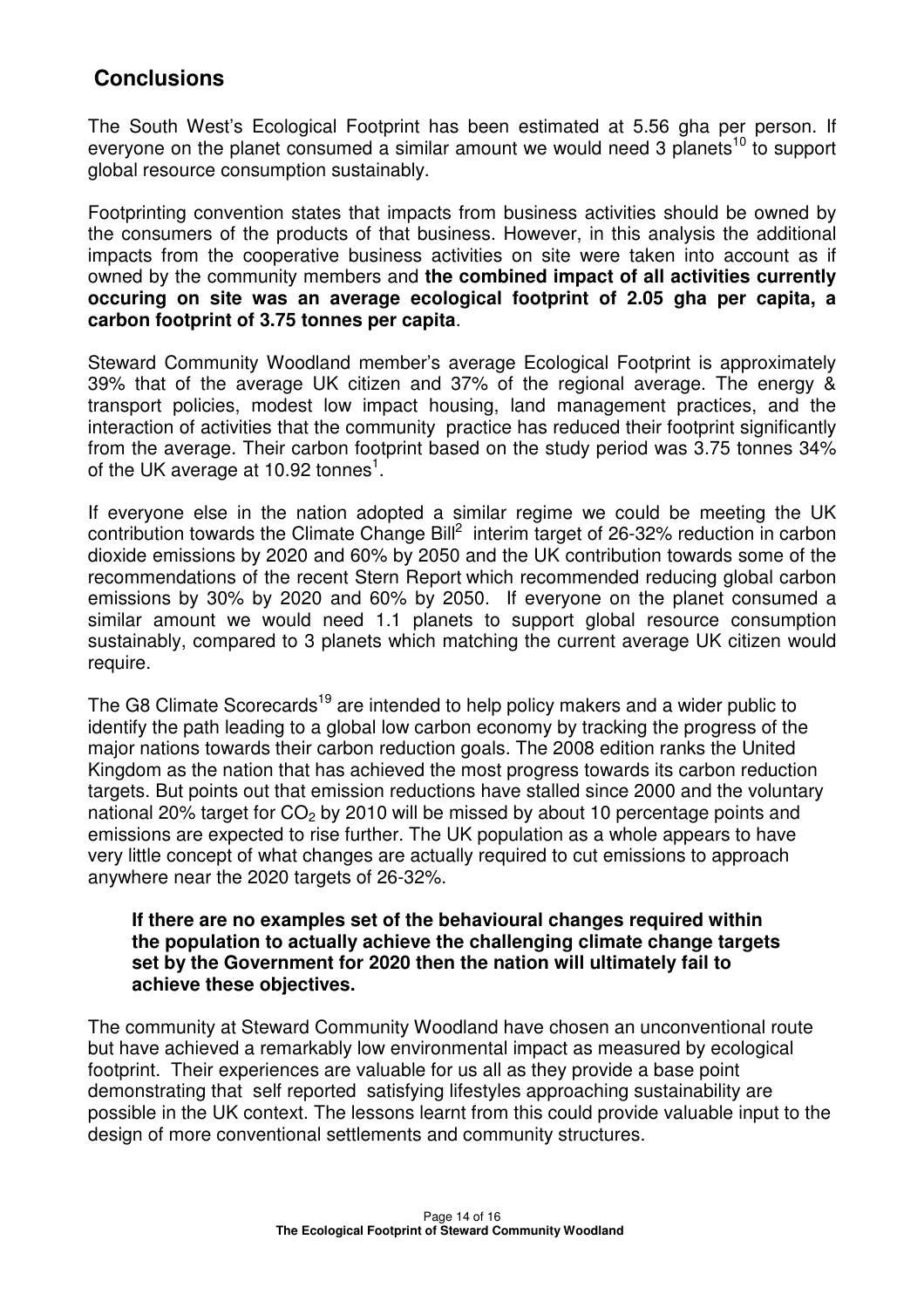The draft Regional Spatial Strategy 2006 - 2026 for the South West<sup>15</sup> sets the proposed spatial framework for the future development of the region over the period 2006 to 2026. It seeks to tackle the major challenges that the region faces over this period, including accommodating a substantial increase in population and a growing economy, tackling climate change and reducing the region's ecological footprint as defined by the consumption of natural resources and energy. The results of the examination in public published in Dec 07<sup>16</sup> state "We support the objectives of reducing the region's ecological footprint and decoupling growth and carbon dioxide emissions"

The new Planning Policy Statement (PPS): Planning and Climate Change<sup>17</sup> was published in late 2007, making clear that tackling climate change is central to what is expected of good planning.

The Dartmoor National Park Management Plan  $2007 - 2012$ .<sup>18</sup> gives as its Key Principles for Sustainability

- 1. The principles of sustainability will lie at the heart of all decisions affecting Dartmoor; ensuring that all activities maximise the range of benefits provided – delivering people's social and economic well-being whilst working within environmental limits.
- 2. All decisions that affect Dartmoor will consider the implications of climate change – seeking to minimise the output of carbon dioxide  $(CO<sub>2</sub>)$  and other greenhouse gases and make every effort to mitigate or adapt to the effects of climate change in ways that conserve and enhance Dartmoor's special qualities.

It also states:

Ambition 17 Energy:

Dartmoor will be an exemplar of low energy consumption and the production of renewable energy from sources compatible with Dartmoor's special qualities.

Goals: E.G1: Government targets for reducing carbon emissions on Dartmoor, will be exceeded by 5%.

The careful use of resources, transport, onsite renewable energy production, low impact modest dwellings and land management **practices adopted by the members of Steward Community Woodland represent a substantial step towards achieving both this local goal and the goal of reducing the region's Ecological Footprint.** 

### **References.**

- **15.** Draft South West Regional Development Strategy 2006 to 2026 http://www.southwestra.gov.uk/media/SWRA/RSS%20Documents/Final%20Draft/draftrssfull.pdf
- **16.** South West Regional Development Strategy 2006 to 2026 examination in public, Panel report Dec 07. http://www.southwestra.gov.uk/media/SWRA/RSS%20Documents/EiP%20Panels%20Report/SW\_RSS\_EiP\_Report\_- \_in\_full.pdf
- **17.** Planning Policy Statement (PPS): Planning and Climate Change http://www.communities.gov.uk/publications/planningandbuilding/ppsclimatechange
- **18.** Dartmoor National Park Management Plan 2007 2012. http://www.dartmoornpa.gov.uk/au\_mp2007-2012\_full.pdf
- **19.** G8 Climate Scorecards 2008, Ecofys, commissioned jointly by Allianz and WWF http://www.wwf.org.uk/filelibrary/pdf/g8\_scorecards\_080625.pdf